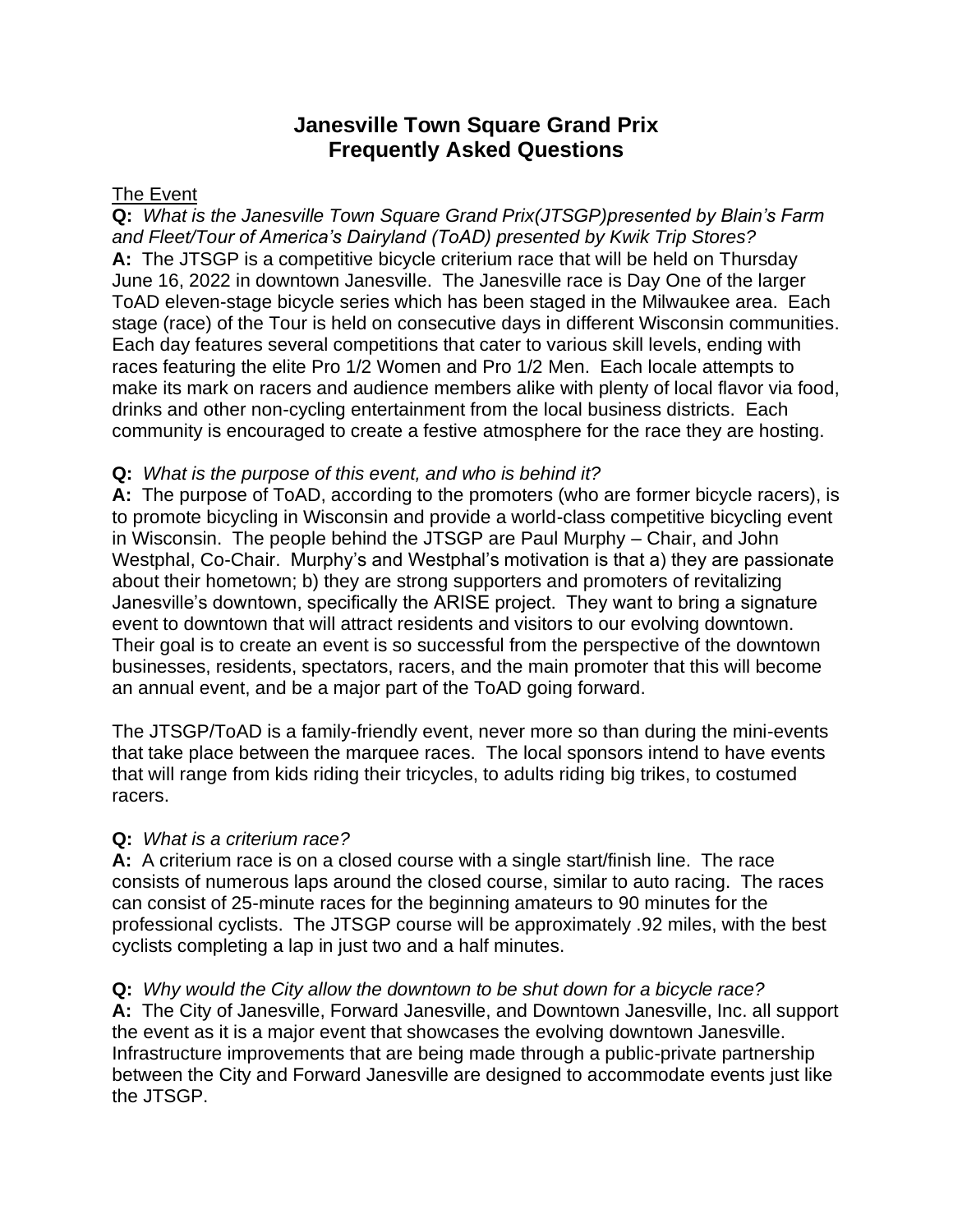### **Q:** *Regarding the cyclists:*

- *Who are they?*
- *Why are they competing in the event, and how did they qualify?*
- *How many riders are there?*
- *Where are they from?*

**A:** In 2021, nearly 1,200 racers from more than 40 states and 6 countries participated in ToAD with an average of 450 racers daily. The racers are both amateurs and professionals. The amateurs will include boys and girls from the age of nine all the way up to adults over sixty years old. Amateurs are placed in different classifications, called 'Categories' (referred to as CAT for short), based on their previous race performances. Many are trying to improve their place-finish and advance to the next highest Category. Others are trying to catch on to a more competitive team. Some riders are racing solo, without a team. The professionals include everything from up and coming pros to those who have competed in the Tour de France or similar professional races.

### **Q:** *How many spectators do you expect to draw?*

**A:** We are told that we can expect to draw 2500 to 4,000 spectators, mostly from the Janesville area. Visitors will include families of the racers and enthusiasts from within one hundred miles.

#### **Q:** *What is the course?*

**A:** The course is the famous "Dog Bone" Course. The course, start at Parker Dr to Court to Franklin t McKinley to Jackson to Court to Main to Milwaukee to Parker.

### **Q:** *Will streets need to be shut down?*

**A:** Yes, portions of some streets will need to be completely shut down. The inside and outside perimeters of the course will be barricaded, and no vehicles will be allowed inside the course from 8:00 am to 9:00 pm on the day of the race. This is for the safety of the competitors. Volunteers will be located at many places around the course serving as course marshals and crossing guards, and will assist pedestrians to cross the course to access local businesses and move about the downtown.

### **Q:** Why is this event being held on a Tuesday?

**A:** Thursday June 16, 2022 is the date that the ToAD promoters have given us to hold the Janesville stage of the race.

### **Q:** *How long will this last and what is the schedule?*

**A:** It is anticipated that the course will begin to be closed around 8:00AM on race day. Racing should take place throughout the day from Noon through 8:00PM, with tear down and cleanup taking place into the night.

**Q:** *Is this a one time or an annual event?*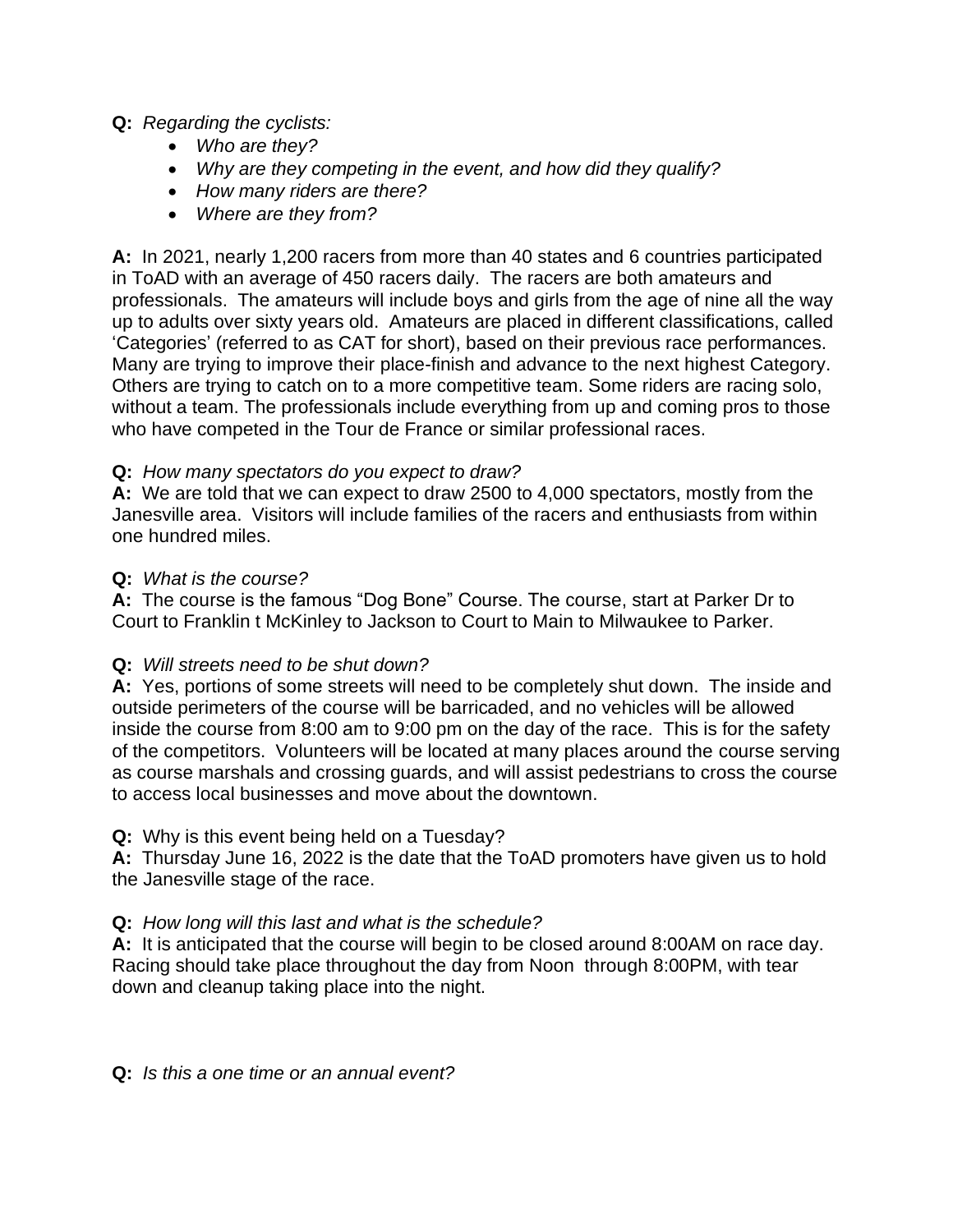**A:** This is the thirteenth year for the Tour of America's Dairyland. The Janesville sponsors are hoping that the Janesville Town Square Gran Prix intending on creating a signature event - the best managed, best attended, and most liked event of the Tour's stages – with the hope of bringing the event back to Janesville every year.

### Food & Drink

**Q:** *Will food and beverages be offered for sale at the event?*

**A:** Food and beverage will be offered by the local downtown restaurants and bars and Food Trucks in the Festival Grounds area. The downtown brick and mortar stakeholders are the investors that will aid in making this event, and downtown Janesville, viable.

**Q:** *Will I be able to patronize downtown restaurants and bars during the event?* **A:** We sure hope so! Our goal is to promote all of the downtown businesses by bringing a lot of people downtown. Our hope is that downtown restaurants and bars will offer al fresco dining along the course route, and that restaurant, bar, and business owners will create an atmosphere that will encourage current and new customers to stop by!

### **Spectators**

**Q:** *Is there an admission charge?*

**A:** No admission charge, this is a free, family-friendly event.

## **Q:** *Is there an event program?*

**A:** The event program (race schedule) is being publicized on FaceBook and www.janesvilletownsquaregranprix.com

### **Q:** *What does this event look like?*

A: Bicycle criterium racing has been compared to human powered NASCAR on two wheels. Since a picture (or video) is worth a thousand words, we encourage you to do an internet search for videos of "Tour of America's Dairyland" or "What is a bicycle criterium race?".

## **Q:** *Where do I watch the event?*

**A:** Spectators will be able to view the event around the entire perimeter of the course. If you would like to see the competitors pass slowly, watch the race from an incline. Like to see the bikes scream past you? Set up on one of the downhills on the course. Want to watch up close and personal? Get near the apex of a ninety-degree turn for some tight cornering. Some of the best viewing can be from an elevated perch – a balcony or roof of a building – to see a greater portion of the course.

## **Q:** *Will this event be loud and noisy?*

**A:** These are bicycles, so we are not expecting too much noise. However, there is quite a "whoosh" and the sound of gears shifting, brakes squealing, and competitors hollering when they roll past you. The local sponsors are hoping to generate a festivallike atmosphere with music, and potentially a sound stage with bands.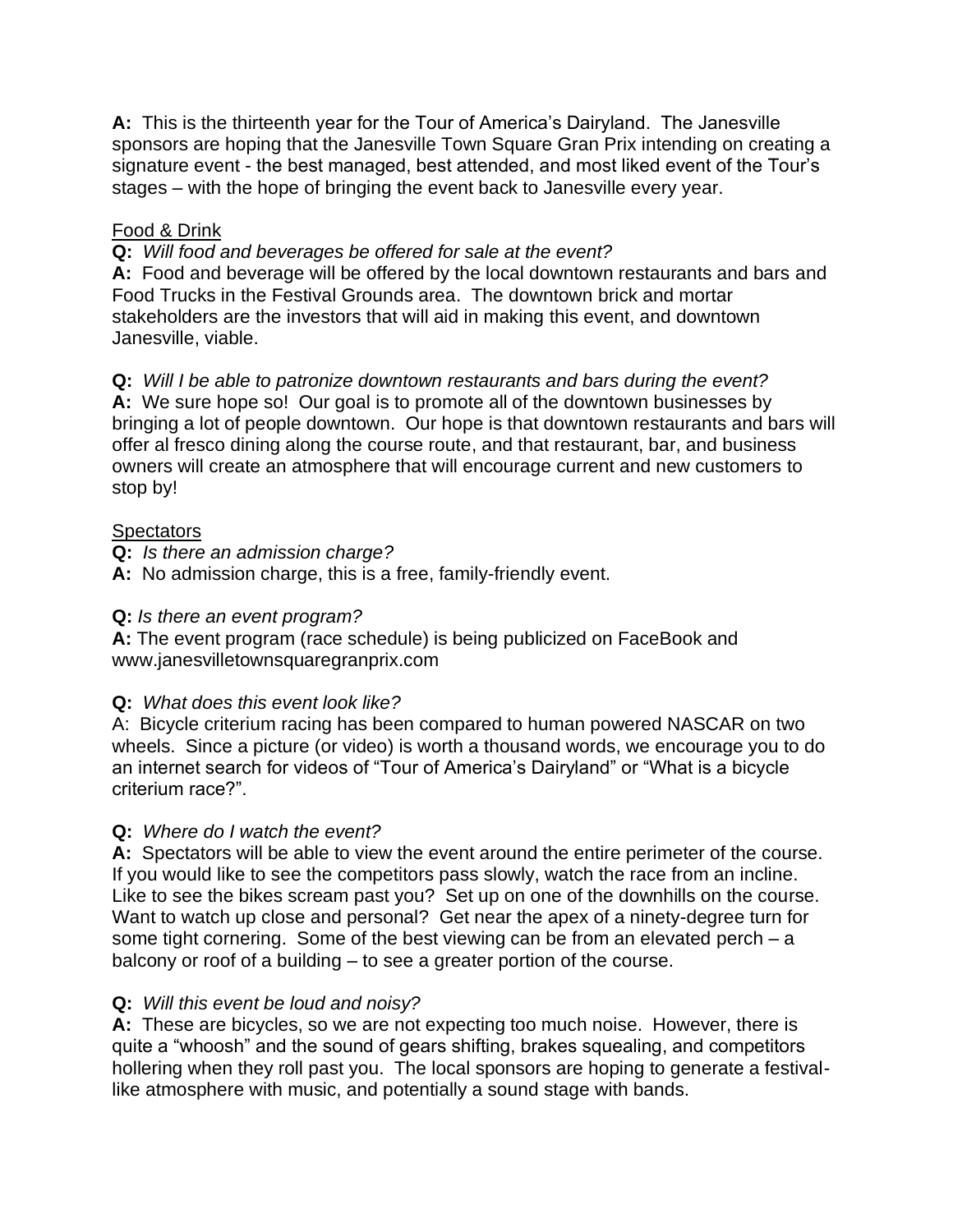### **Q:** *Are there awards or prize money?*

**A:** Yes the racers do compete for lap prizes and race finish prices. Many of these are announced to the racers and spectators while the race is under way. These incentives add even more to the excitement of the day

### **Q:** *Will the event produce a lot of trash?*

**A:** The only major source of trash will be from the spectators. The local sponsors hope to have plenty of trash receptacles available in the downtown on the day of the race.

### How will my downtown business be affected?

### **Q:** *Will this event shut down my business?*

**A:** No, but the event will limit vehicular access to your business. If you are inside the course or near the outsider perimeter, vehicle access to your business by your customers and employees will be restricted or limited. Vehicle access will be allowed prior to the event set up time of approximately 8: AM on race day. During the event, your employees and customers will be able to access your business on foot. We will have course marshals and crossing guards at many points around the course to manage pedestrian traffic crossing the course. We intend to work with the downtown merchants to accommodate some means of transportation for those businesses that have employees or customers who require assistance.

**Q:** *Can we have our clients or customers watch from our offices, roofs, sidewalk?* **A:** Yes, we highly encourage you to create an outing! Rooftop outings are definitely encouraged, although we recommend that you consult with your landlord and insurance agent.

### **Q:** *Where will my employees park?*

**A:** We are working with the City of Janesville, JPD, JFD, Forward Janesville, and Downtown Janesville, Inc. to determine the best places for downtown employees to park on the day of the event. More details will be available as we approach race day.

### **Q:** *Will I be able to accept deliveries?*

**A:** Deliveries via vehicle should be scheduled prior to 7:30AM on the day of the event. No vehicular traffic will be allowed inside the course and near the perimeter of the course during the event starting at 8:00AM.

### **Q:** *What if I need Fire, EMS, or Police at my business during the event?*

**A:** We are working with the leadership of all of Janesville's Public Safety departments to make sure that any fire, medical, or police emergency – inside, on, or outside of the course – will be adequately covered during the event. If need be, we can shut down the course to get equipment and people into wherever they are needed.

### **Q:** *Will people be asking to use my restrooms?*